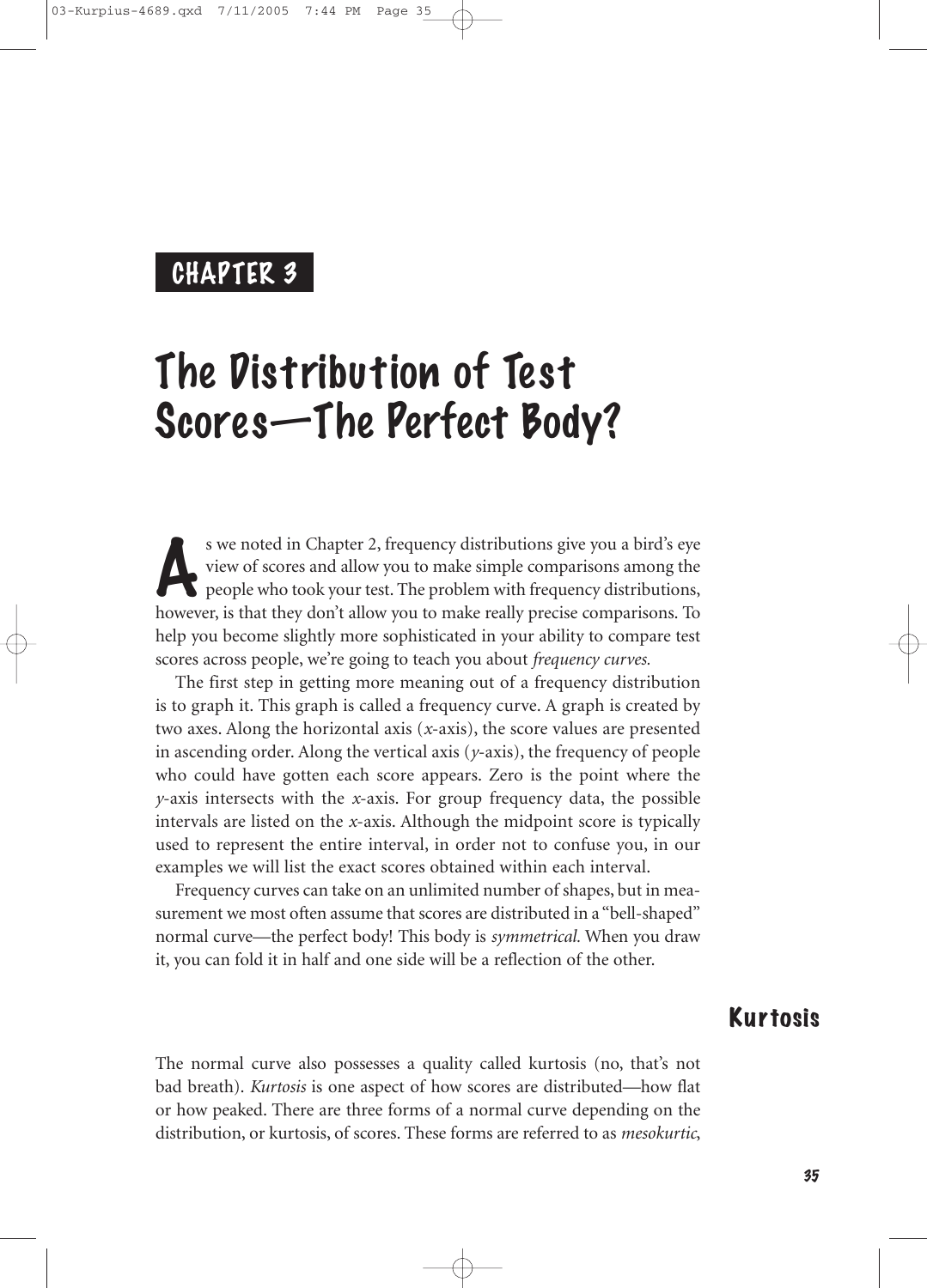*leptokurtic*, and *platykurtic* curves. Our friendly ghosts in Figure 3.1 illustrate these curves.

The first curve is the *mesokurtic curve.* While this is certainly not the perfect shape for the human body, it is the perfect body in measurement. It is what you typically think of as a normal, bell-shaped curve. Scores are nicely distributed around a clear central score. The majority of the scores fall in the center with fewer and fewer scores occurring as you move further from the center. The curve is just right—not too fat and not too skinny. We'll tell you a lot more about the normal curve when we discuss central tendencies and dispersion in the next chapter.

We all know, however, that it's rare to have a perfect body. A curve can be bell shaped and symmetrical, but be too skinny. This is called a *leptokurtic curve.* Almost everyone's scores cluster in the middle so that the bell-shaped curve is pointy and skinny. You can remember the name of this type of curve by thinking that the scores are leaping (lepto) up in the middle.



# Snapshots

© 2005 by Sharon E. Robinson Kurpius, Mary E. Stafford, and Jason Love

**Figure 3.1** Kurtosis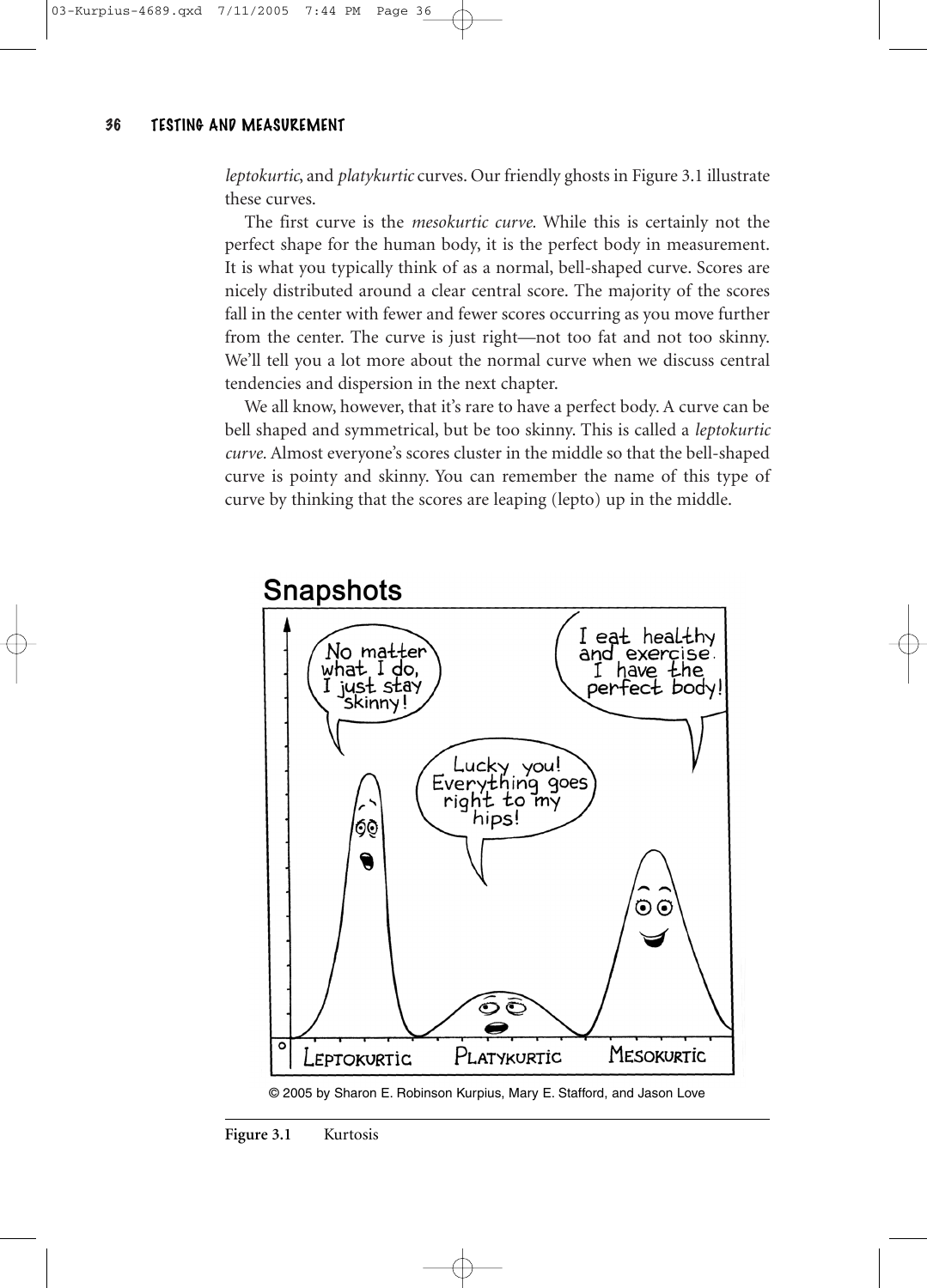#### The Distribution of Test Scores—The Perfect Body? 37

A curve can also be too fat. A curve that is too fat is called a *platykurtic curve.* Instead of scores leaping up in one cluster, they have spread themselves out like melting butter. There is still a slightly higher middle point and the curve is still symmetrical, but scores are spread out rather evenly from the lowest to highest points. To help you remember a platykurtic normal curve, you can remember that "plat" rhymes with flat and fat. Or, if you have a good visual imagination, you might think of the flat-billed platypus and compare its bill to the rather flat platykurtic curve.

Each one of these three curves is *symmetrical.* For each, the two halves match. This means that half of the scores are in one half of the curve and half of the scores are in the other half of the curve. (You'll be glad we told you this when we start discussing percentiles.)



### Let's Check Your Understanding

- 1. Kurtosis is  $\overline{\phantom{a}}$
- 2. When a curve is bell shaped and symmetrical but all scores cluster tightly around one central point, the curve is  $\equiv$
- 3. When a curve is bell shaped and symmetrical but all scores are spread out across the score range, the curve is
- 4. When a curve is perfectly bell shaped and symmetrical, the curve is



#### Our Model Answers

1. Kurtosis is one aspect of how scores are distributed.

\_\_\_\_\_\_\_\_\_\_\_\_\_\_\_\_\_\_\_\_\_\_\_\_\_\_\_\_\_.

- 2. When a curve is bell shaped and symmetrical but all scores cluster tightly around one central point, the curve is **leptokurtic**.
- 3. When a curve is bell shaped and symmetrical but all scores are spread out across the score range, the curve is **platykurtic**.
- 4. When a curve is perfectly bell shaped and symmetrical, the curve is mesokurtic.

## **Skewness**

When one side of a curve is longer than the other, we have a *skewed distribution* (see Figure 3.2). What this really means is that a few people's scores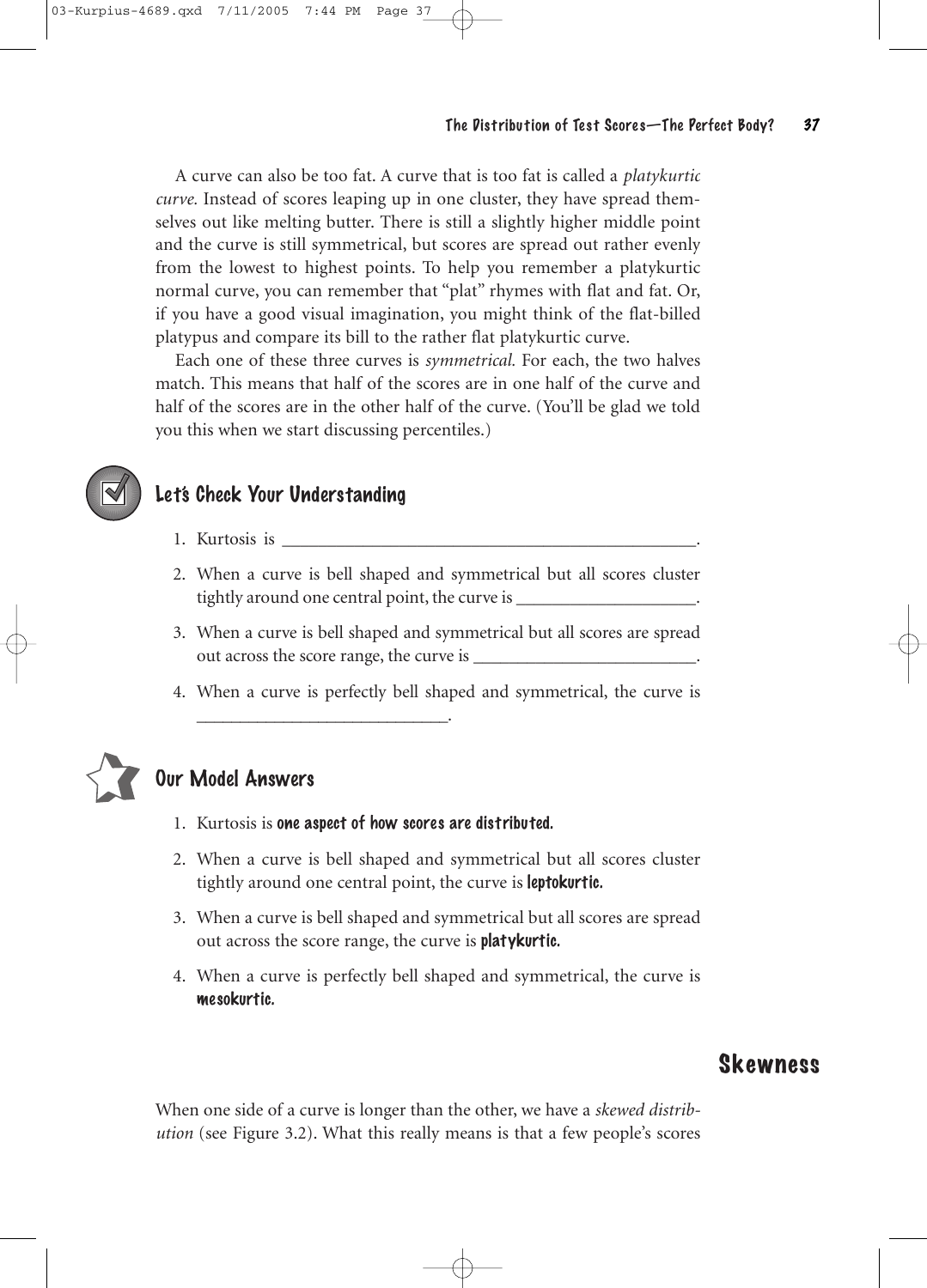

**Figure 3.2** Skewness

did not fit neatly under the bell-shaped distribution and were either extremely high or extremely low. This makes one end of the curve longer than the other. The two ends of a curve are called its *tails.* All curves have two tails, whether they are long and flowing or stubby and cut off. On a symmetrical, normal curve, the two tails will fit on top of each other if you fold a drawing of the curve in half.

When a curve is skewed, one tail has run amok. When one or a few scores are much lower than all other scores, the tail is longer on the left side of the curve. This curve is called a *negatively skewed* curve. When one or a few scores are much higher than all other scores, the tail is longer on the right side of the curve. This curve is called a *positively skewed* curve. Since students often confuse what is negatively skewed and positively skewed, here's a memory hint: If the tail is long on the left, it's pointing to lower scores. On most tests, scoring low is not good—it's bad; it's negative! If the tail is long on the right, it is pointing to higher scores. Yea! Higher is usually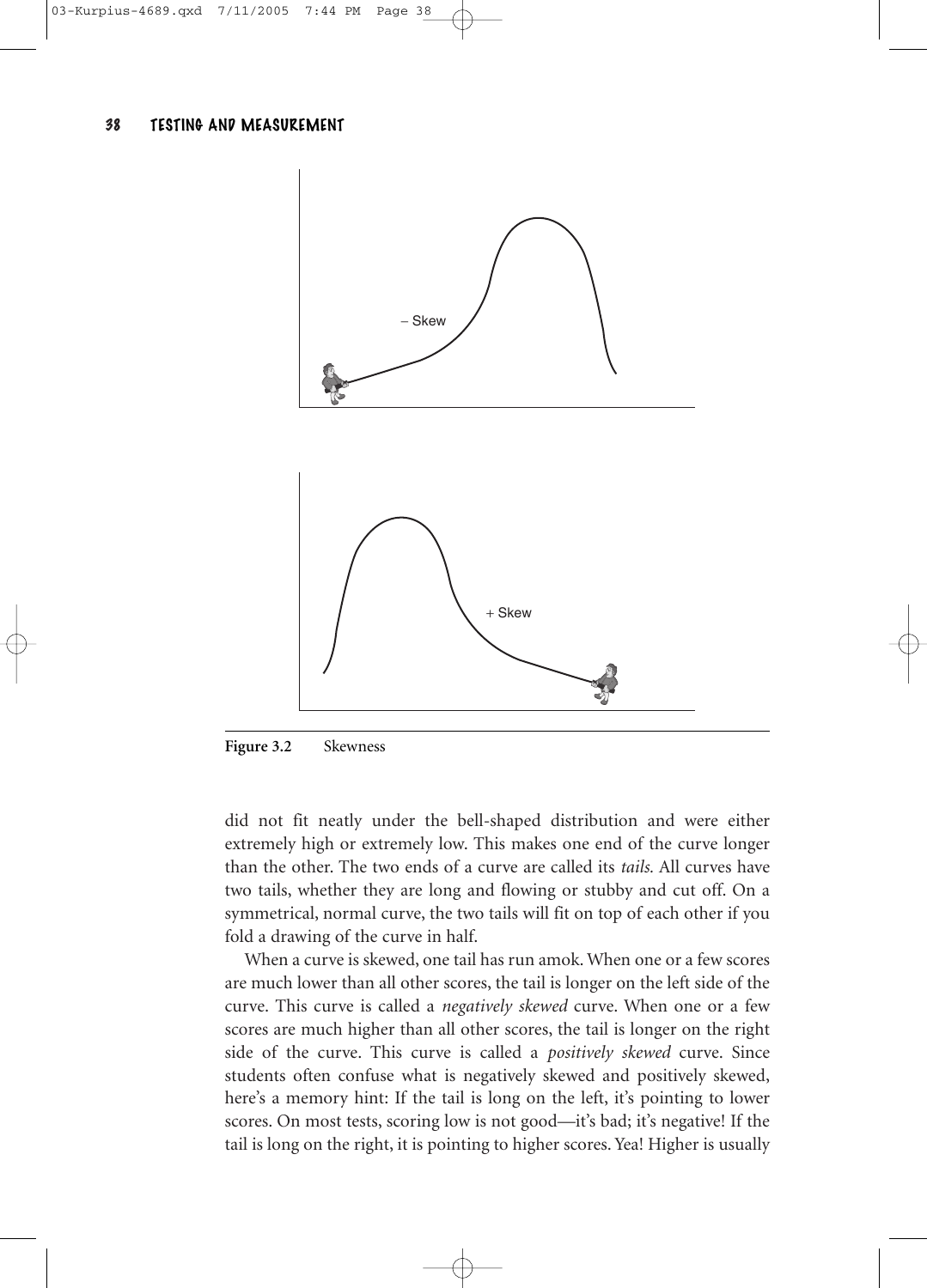#### The Distribution of Test Scores—The Perfect Body? 39

better; this is positive! Those of us who tend to score in the average range, though, think of these high scorers as "curve wreckers." Figure 3.2 depicts both a negatively skewed curve and a positively skewed curve.

OK, let's see if we can make all of this more concrete by looking at the frequency distribution from Table 2.1. From this frequency distribution we can create our own frequency curve. To make this easier, here is Table 3.1 (previously shown as Table 2.1).

Just by eyeballing these scores, what conclusions can you draw? Hmmm. . . . Ask yourself, "Is there one score or a few scores clustered together that serve as a central point?" If you answered "No," good for you! Then ask yourself, "Are the scores spread out rather evenly (like melted butter)?" If you answered "Yes" this time, you are right again!!! So far, so good! Now, based on the fact that there's no real central point and the scores are spread out across the distribution, you wisely conclude that the curve is platykurtic.

Next, you need to determine if there might be distortions in the potential curve based on this frequency distribution. Ask yourself, "Are there any

| Score X | $\mathsf f$    | Score X  | $\mathsf f$  |
|---------|----------------|----------|--------------|
| 100     | $\mathbf{1}$   | 77       |              |
| 99      |                | 76       |              |
| 98      | 1              | 75       | $\mathbf{1}$ |
| 97      |                | 74       |              |
| 96      |                | 73       | $\mathbf{1}$ |
| 95      | $\mathbf{1}$   | 72       |              |
| 94      |                | 71       | $\mathbf{1}$ |
| 93      | $\overline{2}$ | 70       |              |
| 92      |                | 69       |              |
| 91      |                | 68       |              |
| 90      | $\overline{2}$ | 67       |              |
| 89      | $\mathbf{1}$   | 66       |              |
| 88      |                | 65       |              |
| 87      | $\sqrt{2}$     | 64       |              |
| 86      | $\mathbf{1}$   | 63       |              |
| 85      | 3              | 62       |              |
| 84      |                | 61       |              |
| 83      | $\mathbf{1}$   | 60       |              |
| 82      |                | 59       |              |
| 81      | $\overline{2}$ | 58       |              |
| 80      | $\overline{2}$ | 57       |              |
| 79      | $\mathbf{1}$   | 56       | $\mathbf{1}$ |
| 78      | $\mathbf{1}$   |          |              |
|         |                | $N = 25$ |              |

Table 3.1 Frequency Distribution of Midterm Grades

03-Kurpius-4689.qxd 7/11/2005 7:44 PM Page 39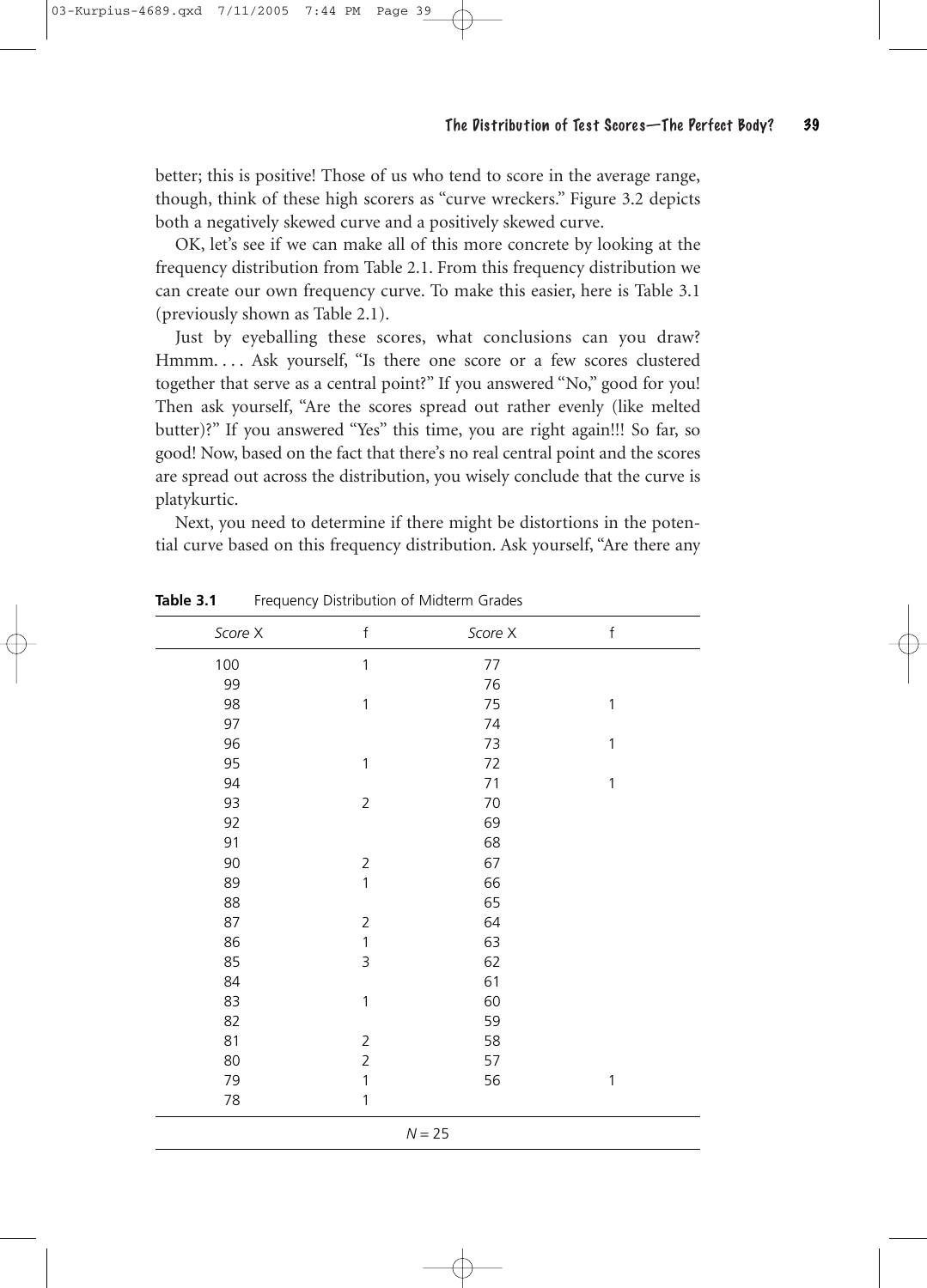extreme scores that are much higher or lower than the rest of the scores?" The correct answer is . . . Yes! One person scored really low with a score of only 56. The tail of this curve is pulled to the left and is pointing to this low score. This means that the curve is skewed in the negative direction.

Just by looking at this frequency distribution, you can conclude that the students were very spread out in their midterm grades and one person scored very differently (much worse) than the rest of the class. You should arrive at these same conclusions if you examine the grouped frequency distribution of the same test scores in Table 2.3. All of the scores but one are somewhat evenly distributed across the intervals from 71–73 to 98–100. That one score in the 56–58 interval causes this platykurtic distribution to be negatively skewed.

Although eyeballing is a quick and dirty way of looking at your scores, a more accurate way is to graph the actual scores. As we told you at the beginning of this chapter, on the horizontal axis, typically called the *x-axis,* you list the possible scores in ascending order. If you are working with grouped frequency data, you list the intervals (see Figure 3.3). When you create a graph, however, let the midpoint of the interval represent the entire interval. On the vertical axis, typically called the *y-axis,* you list the frequencies in ascending order that represent the number of people who might have earned a score in each interval.



\_\_\_\_\_\_\_\_\_\_\_\_\_\_\_\_\_\_\_\_\_\_\_\_\_\_\_\_\_\_\_\_\_\_\_\_\_\_\_\_\_\_\_\_\_\_\_\_\_\_\_\_\_\_\_

\_\_\_\_\_\_\_\_\_\_\_\_\_\_\_\_\_\_\_\_\_\_\_\_\_\_\_\_\_\_\_\_\_\_\_\_\_\_\_\_\_\_\_\_\_\_\_\_\_\_\_\_\_\_\_

**Figure 3.3** Graph of Grouped Midterm Scores

### Let's Check Your Understanding

1. What are the ends of a curve called?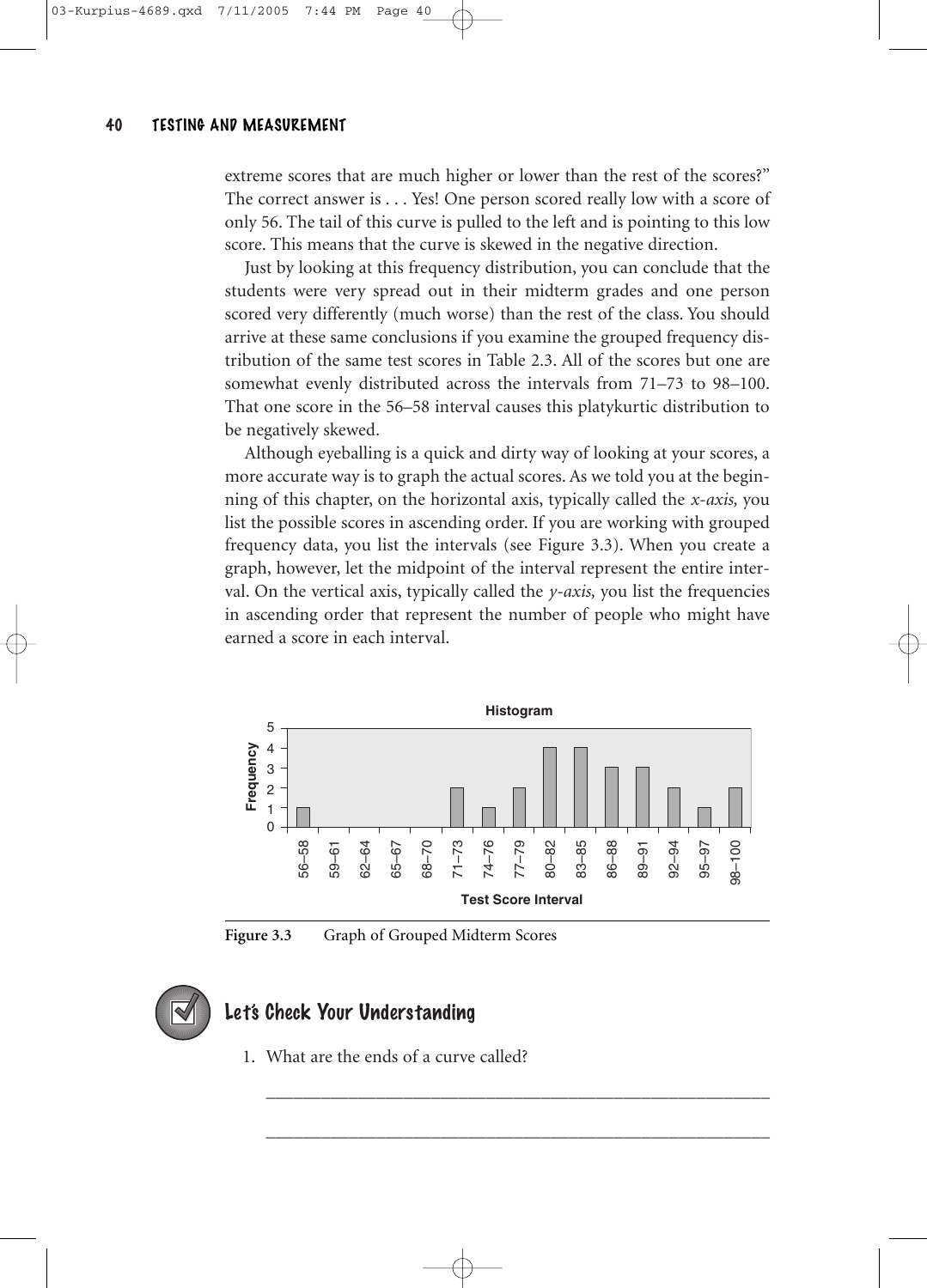#### The Distribution of Test Scores—The Perfect Body? 41

- 2. What causes a curve to be skewed?
- 3. When a curve is negatively skewed, what conclusion can you make about how people scored?

\_\_\_\_\_\_\_\_\_\_\_\_\_\_\_\_\_\_\_\_\_\_\_\_\_\_\_\_\_\_\_\_\_\_\_\_\_\_\_\_\_\_\_\_\_\_\_\_\_\_\_\_\_\_\_

\_\_\_\_\_\_\_\_\_\_\_\_\_\_\_\_\_\_\_\_\_\_\_\_\_\_\_\_\_\_\_\_\_\_\_\_\_\_\_\_\_\_\_\_\_\_\_\_\_\_\_\_\_\_\_

\_\_\_\_\_\_\_\_\_\_\_\_\_\_\_\_\_\_\_\_\_\_\_\_\_\_\_\_\_\_\_\_\_\_\_\_\_\_\_\_\_\_\_\_\_\_\_\_\_\_\_\_\_\_\_

\_\_\_\_\_\_\_\_\_\_\_\_\_\_\_\_\_\_\_\_\_\_\_\_\_\_\_\_\_\_\_\_\_\_\_\_\_\_\_\_\_\_\_\_\_\_\_\_\_\_\_\_\_\_\_



# Our Model Answers

- 1. What are the ends of a curve called? The ends of a curve are called its *tails*.
- 2. What causes a curve to be skewed? When one or a few scores are much higher or lower than all other scores, the curve is skewed.
- 3. When a curve is negatively skewed, what conclusion can you make about how people scored?

We can conclude that one or a few people scored much lower than all the other people.

# **Some Final Thoughts About Distribution of Test Scores**

Creating a frequency curve of your scores allows you to see how scores are distributed across the score range. You can see the shape of the distribution and tell whether it is skewed. It is possible to create a frequency distribution from single scores and from grouped scores.

# **Key Terms**

Let's see how well you understand the concepts we've presented in this chapter. Test your understanding by explaining the following concepts. If you are not sure, look back and reread.

- Frequency curve
- Kurtosis
	- Mesokurtic
	- Leptokurtic
	- Platykurtic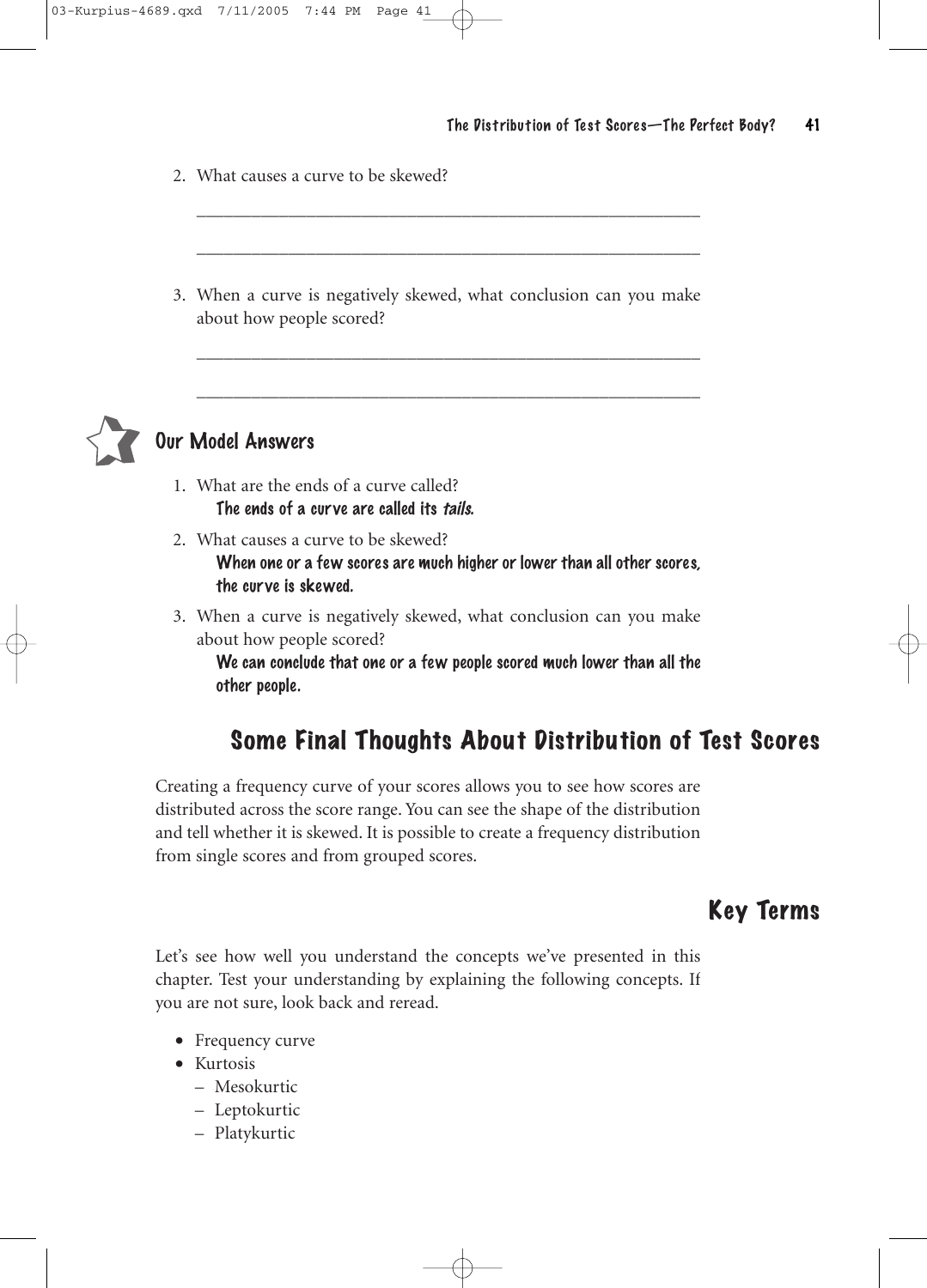- Skewness
	- Positively skewed
	- Negatively skewed
- Graphs
	- *x*-axis
	- *y*-axis

# **Models and Self-instructional Exercises**

## Our Model

We have created a frequency curve by graphing the College Stress Scale test scores originally presented in the tables on pages 28 and 30 **[QQ].**

\_\_\_\_\_\_\_\_\_\_\_\_\_\_\_\_\_\_\_\_\_\_\_\_\_\_\_\_\_\_\_\_\_\_\_\_\_\_\_\_\_\_\_\_\_\_\_\_\_\_\_\_\_\_\_

\_\_\_\_\_\_\_\_\_\_\_\_\_\_\_\_\_\_\_\_\_\_\_\_\_\_\_\_\_\_\_\_\_\_\_\_\_\_\_\_\_\_\_\_\_\_\_\_\_\_\_\_\_\_\_

\_\_\_\_\_\_\_\_\_\_\_\_\_\_\_\_\_\_\_\_\_\_\_\_\_\_\_\_\_\_\_\_\_\_\_\_\_\_\_\_\_\_\_\_\_\_\_\_\_\_\_\_\_\_\_

\_\_\_\_\_\_\_\_\_\_\_\_\_\_\_\_\_\_\_\_\_\_\_\_\_\_\_\_\_\_\_\_\_\_\_\_\_\_\_\_\_\_\_\_\_\_\_\_\_\_\_\_\_\_\_

\_\_\_\_\_\_\_\_\_\_\_\_\_\_\_\_\_\_\_\_\_\_\_\_\_\_\_\_\_\_\_\_\_\_\_\_\_\_\_\_\_\_\_\_\_\_\_\_\_\_\_\_\_\_\_

\_\_\_\_\_\_\_\_\_\_\_\_\_\_\_\_\_\_\_\_\_\_\_\_\_\_\_\_\_\_\_\_\_\_\_\_\_\_\_\_\_\_\_\_\_\_\_\_\_\_\_\_\_\_\_

\_\_\_\_\_\_\_\_\_\_\_\_\_\_\_\_\_\_\_\_\_\_\_\_\_\_\_\_\_\_\_\_\_\_\_\_\_\_\_\_\_\_\_\_\_\_\_\_\_\_\_\_\_\_\_

\_\_\_\_\_\_\_\_\_\_\_\_\_\_\_\_\_\_\_\_\_\_\_\_\_\_\_\_\_\_\_\_\_\_\_\_\_\_\_\_\_\_\_\_\_\_\_\_\_\_\_\_\_\_\_

| 8              |      |    |    |    |    |    |    |    |    |    |    |    |     |     |
|----------------|------|----|----|----|----|----|----|----|----|----|----|----|-----|-----|
| 7              |      |    |    |    |    |    |    |    |    |    |    |    |     |     |
| 6              |      |    |    |    |    |    |    | 80 |    |    |    |    |     |     |
| f <sub>5</sub> |      |    |    |    |    |    | 74 | 80 |    |    |    |    |     |     |
| $\overline{4}$ |      |    |    |    | 65 | 69 | 73 | 80 | 85 |    |    |    |     |     |
| 3              |      |    | 54 | 60 | 64 | 69 | 73 | 79 | 84 |    |    |    |     |     |
| 2              | l 39 | 49 | 53 | 58 | 62 | 68 | 72 | 78 | 83 | 88 | 93 |    |     |     |
|                | 36   | 46 | 52 | 56 | 62 | 67 | 71 | 77 | 81 | 86 | 92 | 99 | 104 | 110 |

36–40 41–45 46–50 51–55 56–60 61–65 66–70 71–75 76–80 81–85 86–90 91–95 96–100 101–105 106–110

*Class Intervals for Scores*

- 1. What does the *y*-axis represent?
- 2. What does the *x*-axis represent?
- 3. What is the kurtosis of this frequency curve?
- 4. Is this frequency curve skewed?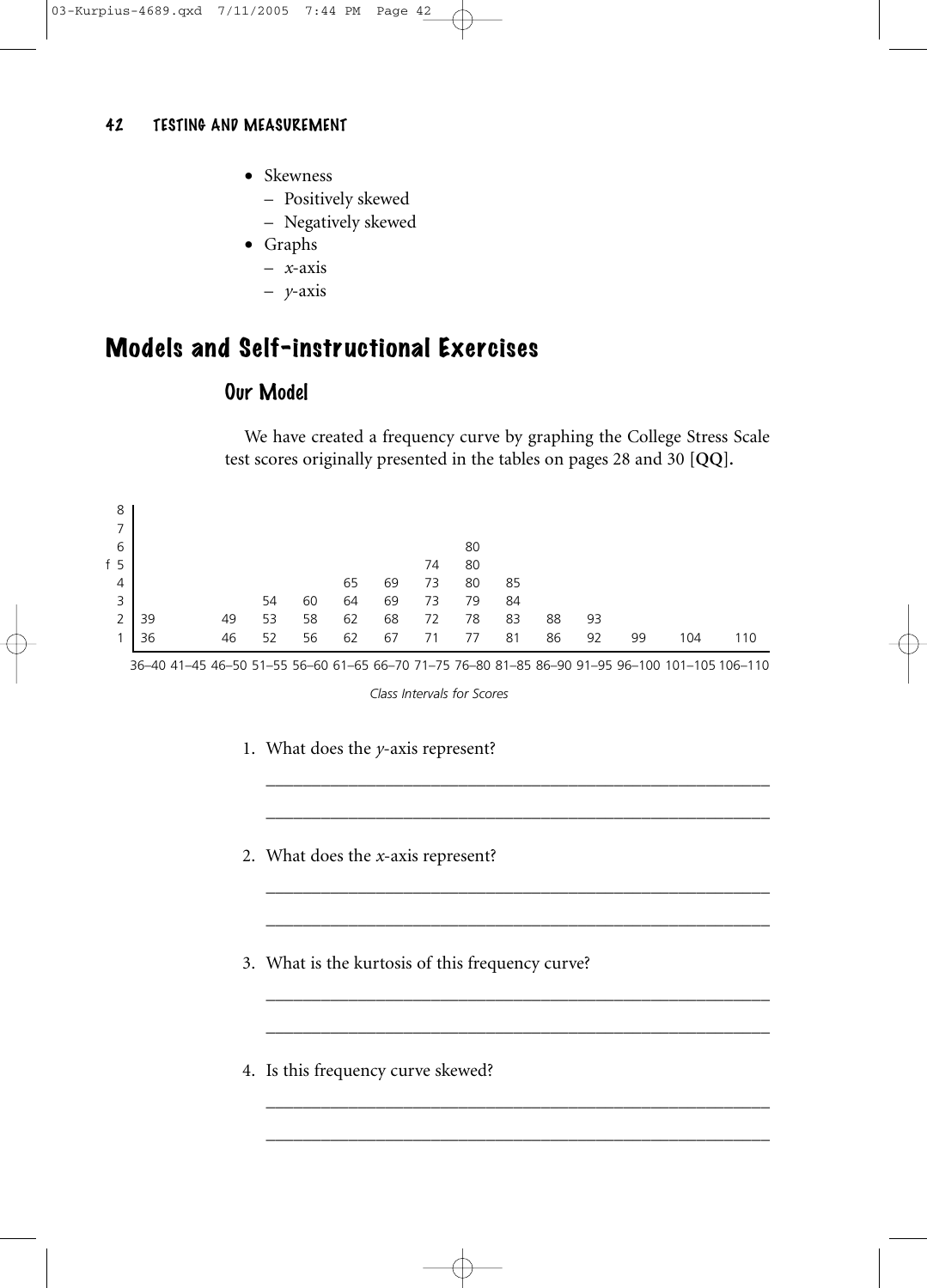

# Our Model Answers

- 1. What does the *y*-axis represent? The frequency of people who could have gotten scores within each of the intervals appears next to the vertical axis. For our example, we used frequencies ranging from 0 to 8.
- 2. What does the *x*-axis represent? On the horizontal axis, we listed all of the possible class intervals.
- 3. What is the kurtosis of this frequency curve? Although not perfectly symmetrical, this distribution could be considered a normal, bell-shaped, mesokurtic curve.
- 4. Is this frequency curve skewed?

It is not skewed because no scores are extremely larger or extremely smaller than all of the other scores.

# Now It's Your Turn

Now it's your turn to practice using what you have learned. Using the social support data for Ryan and 39 other freshmen presented in Chapter 2, create your own frequency curve in the graph we have started below. To help you, here is the grouped frequency distribution.

| Class Interval | $\mathsf{f}$   | Cf |  |  |  |
|----------------|----------------|----|--|--|--|
| $29 - 30$      | 3              | 40 |  |  |  |
| $27 - 28$      | 4              | 37 |  |  |  |
| $25 - 26$      | $\overline{4}$ | 32 |  |  |  |
| $23 - 24$      | 6              | 28 |  |  |  |
| $21 - 22$      | 7              | 23 |  |  |  |
| $19 - 20$      | 6              | 16 |  |  |  |
| $17 - 18$      | 4              | 10 |  |  |  |
| $15 - 16$      | 4              | 6  |  |  |  |
| $13 - 14$      | 1              | 2  |  |  |  |
| $11 - 12$      | 1              | 1  |  |  |  |
| $N = 40$       | $i = 2$        |    |  |  |  |

Remember that 40 freshmen took the social support inventory, so you should have 40 separate scores in your graph.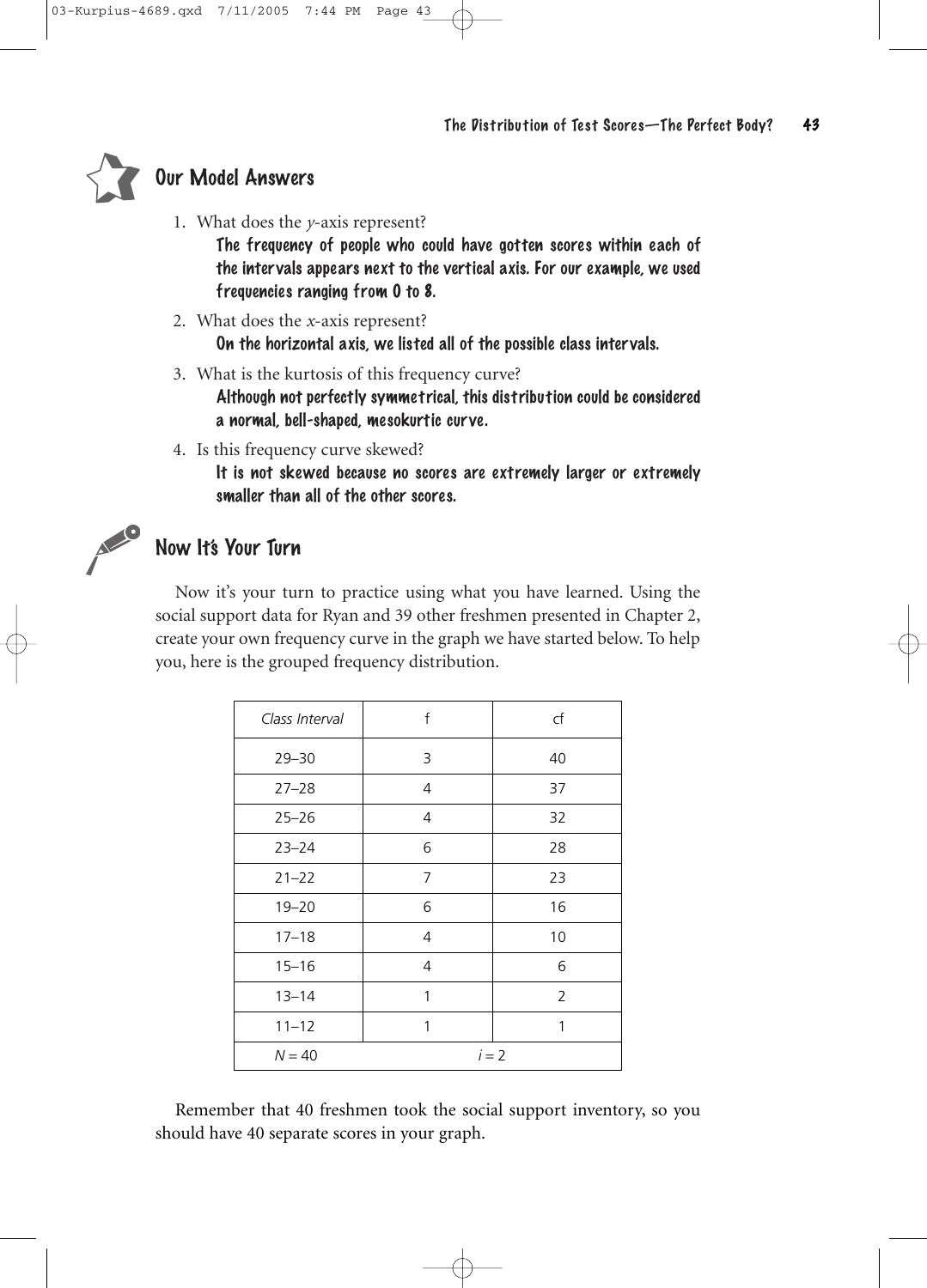

Now that you've done this, you need to describe your frequency curve.

- 1. Is there one (or a few) score clustered together that serves as a central point?
- 2. Are the scores spread out rather evenly (like melted butter) across the distribution?

\_\_\_\_\_\_\_\_\_\_\_\_\_\_\_\_\_\_\_\_\_\_\_\_\_\_\_\_\_\_\_\_\_\_\_\_\_\_\_\_\_\_\_\_\_\_\_\_\_\_\_\_\_\_\_

\_\_\_\_\_\_\_\_\_\_\_\_\_\_\_\_\_\_\_\_\_\_\_\_\_\_\_\_\_\_\_\_\_\_\_\_\_\_\_\_\_\_\_\_\_\_\_\_\_\_\_\_\_\_\_

\_\_\_\_\_\_\_\_\_\_\_\_\_\_\_\_\_\_\_\_\_\_\_\_\_\_\_\_\_\_\_\_\_\_\_\_\_\_\_\_\_\_\_\_\_\_\_\_\_\_\_\_\_\_\_

\_\_\_\_\_\_\_\_\_\_\_\_\_\_\_\_\_\_\_\_\_\_\_\_\_\_\_\_\_\_\_\_\_\_\_\_\_\_\_\_\_\_\_\_\_\_\_\_\_\_\_\_\_\_\_

- 3. Based on your answers to these two questions, what can you conclude about kurtosis?
- 4. Are there any extreme scores that are much higher or lower than the rest of the scores?
- 5. Based on your answers to these questions, describe your frequency curve and what it tells you about how students scored on the social support inventory.

\_\_\_\_\_\_\_\_\_\_\_\_\_\_\_\_\_\_\_\_\_\_\_\_\_\_\_\_\_\_\_\_\_\_\_\_\_\_\_\_\_\_\_\_\_\_\_\_\_\_\_\_\_\_\_

\_\_\_\_\_\_\_\_\_\_\_\_\_\_\_\_\_\_\_\_\_\_\_\_\_\_\_\_\_\_\_\_\_\_\_\_\_\_\_\_\_\_\_\_\_\_\_\_\_\_\_\_\_\_\_

\_\_\_\_\_\_\_\_\_\_\_\_\_\_\_\_\_\_\_\_\_\_\_\_\_\_\_\_\_\_\_\_\_\_\_\_\_\_\_\_\_\_\_\_\_\_\_\_\_\_\_\_\_\_\_

\_\_\_\_\_\_\_\_\_\_\_\_\_\_\_\_\_\_\_\_\_\_\_\_\_\_\_\_\_\_\_\_\_\_\_\_\_\_\_\_\_\_\_\_\_\_\_\_\_\_\_\_\_\_\_

\_\_\_\_\_\_\_\_\_\_\_\_\_\_\_\_\_\_\_\_\_\_\_\_\_\_\_\_\_\_\_\_\_\_\_\_\_\_\_\_\_\_\_\_\_\_\_\_\_\_\_\_\_\_\_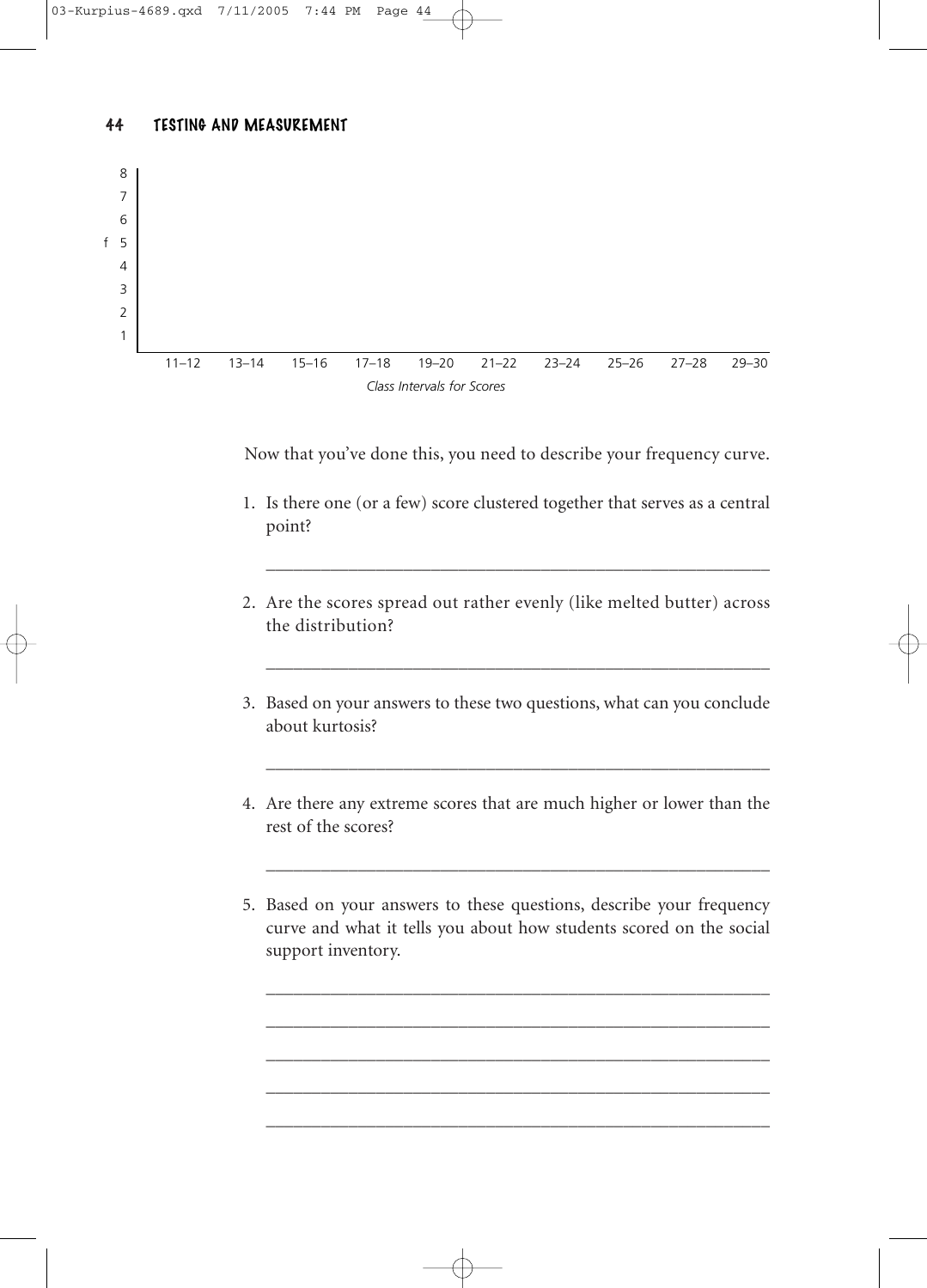

1. Is there one (or a few) score clustered together that serve as a central point?

Yes, scores are clustered around the interval 21–22.

2. Are the scores spread out rather evenly (like melted butter) across the distribution?

No, they resemble a bell-shaped curve.

3. Based on your answers to these two questions, what can you conclude about kurtosis?

The distribution is mesokurtic and is roughly symmetrical.

4. Are there any extreme scores that are much higher or lower than the rest of the scores?

No, there are no extreme scores. This means that the curve is not skewed.

5. Based on your answers to these questions, describe your frequency curve and what it tells you about how students scored on the social support inventory.

Scores on the social support inventory for this group of freshmen fell into a mesokurtic, bell-shaped curve. In addition, approximately half of them (19 students) scored bet ween 19 and 24 on the inventory. No one had a really low score that was different from the rest of the group. Similarly, no one got a really high score. Forty points was the highest possible score on this 20-item inventory. (If you forgot the possible score range for this inventory, reread this section of Chapter 2.) We can conclude that Ryan and the other freshmen's scores are normally distributed in a mesokurtic, bell-shaped curve.